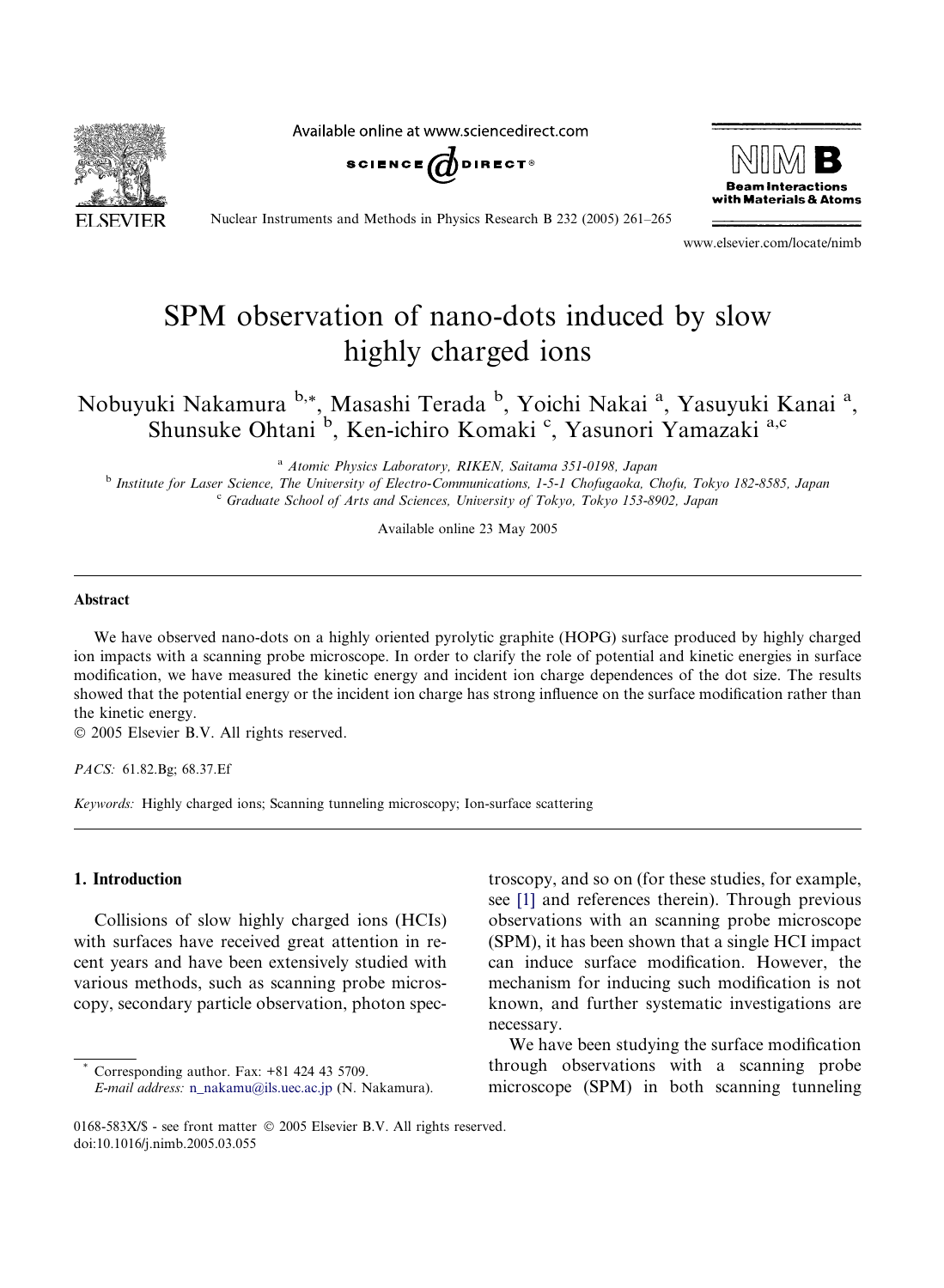microscope (STM) and atomic force microscope (AFM) modes. STM observation gives information on the electronic density of states, while AFM observation directly gives topographic surface structure. Thus, in order to understand the physical properties of the HCI-induced nano-dots, it is important to make observations in both modes. Up to now, we have made observations for highly oriented pyrolytic graphite (HOPG). In similar studies done by other groups [\[2,3\]](#page-3-0), formation of protrusions at impact sites was reported with a height of  $\sim 0.5$  nm and a diameter of several nm in the STM observation, but such a structure has never been observed with an AFM. Consequently, it was concluded by them that the protrusion observed in the STM mode is not topographic surface modification but changes in the electronic density of states. However, in our previous observation for 138 keV  $Xe^{46+}$  impacted HOPG, nano-dots were observed also in the AFM mode [\[4\]](#page-3-0). Our observation clearly gave the evidence that the nano-dot corresponds to the topographical change on the surface at least for the kinetic energy and the incident ion charge studied. The discrepancy between our and the previous results could be due to the difference(s) in one or more of the following items:

- 1. the potential energy or the charge state of the incident ion,
- 2. the kinetic energy of the incident ion,
- 3. AFM mode (contact or non-contact).

We considered that the larger potential energy or larger kinetic energy (or both) induced larger surface modification which is easily observable in AFM observation. However, the relative importance between them remained unclear. In order to clarify the role of potential and kinetic energies, we have measured the dot size and height as functions of incident charge state and impact energy in this study.

## 2. Experiments

We have been using two ion sources, a high- $T_{\rm C}$ superconductor EBIS [\[5\]](#page-3-0) and the Tokyo-EBIT [\[6\]](#page-3-0) depending on the charge state used. The former can produce relatively intense but relatively low charged ions, and was used for charge states of up to 40+. On the other hand, the latter can produce highly charged but relatively low intensity ion beam and was used for charge states higher than 40+. HOPG cleaved in the air with adhesive tape was irradiated with HCIs from one of those ion sources. The extraction voltage of HCIs was 2–4 kV. When a kinetic energy lower than  $2 \times q$  keV was needed, the ions extracted with an extraction voltage of 2–4 kV were decelerated just before the target. After irradiation, the HOPG sample was exposed to air, transported and set on a sample holder of the ultra high vacuum SPM.

The SPM used is JEOL JSPM-4500A, which can be operated in both the STM and AFM modes [\[4\].](#page-3-0) In the present study, however, all the measurements have been done only in the constant current STM mode, in which a mechanically prepared Pt/ Ir tip was used.

### 3. Results and discussion

[Fig. 1](#page-2-0) shows a typical STM image for the HCI irradiated HOPG surface. Our previous observation [\[4\]](#page-3-0) confirmed that this dot structure corresponds to topographical surface deformation. However, since the kinetic energy of the incident HCI was rather large (138 keV), we could not specify which is more effective for the surface deformation between the kinetic and potential energies. Thus, in this study, we have studied the kinetic energy and the incident ion charge dependences of the dot size and height.

[Fig. 2](#page-2-0) shows the kinetic energy dependence of the dot size and height, which contains the present results and the previous results by Minniti et al. [\[7\]](#page-3-0). In order to obtain the present results, more than 20 dots were sampled with the STM mode for each kinetic energy. The error bars in the figure represent the standard deviations. As seen in the figure, it seems that there is no kinetic energy dependence even though the kinetic energy range is as wide as about 1–300 keV. The incident ion charge dependence of the dot size and height is plotted in [Fig.](#page-3-0) [3](#page-3-0) which contains the present results and the previ-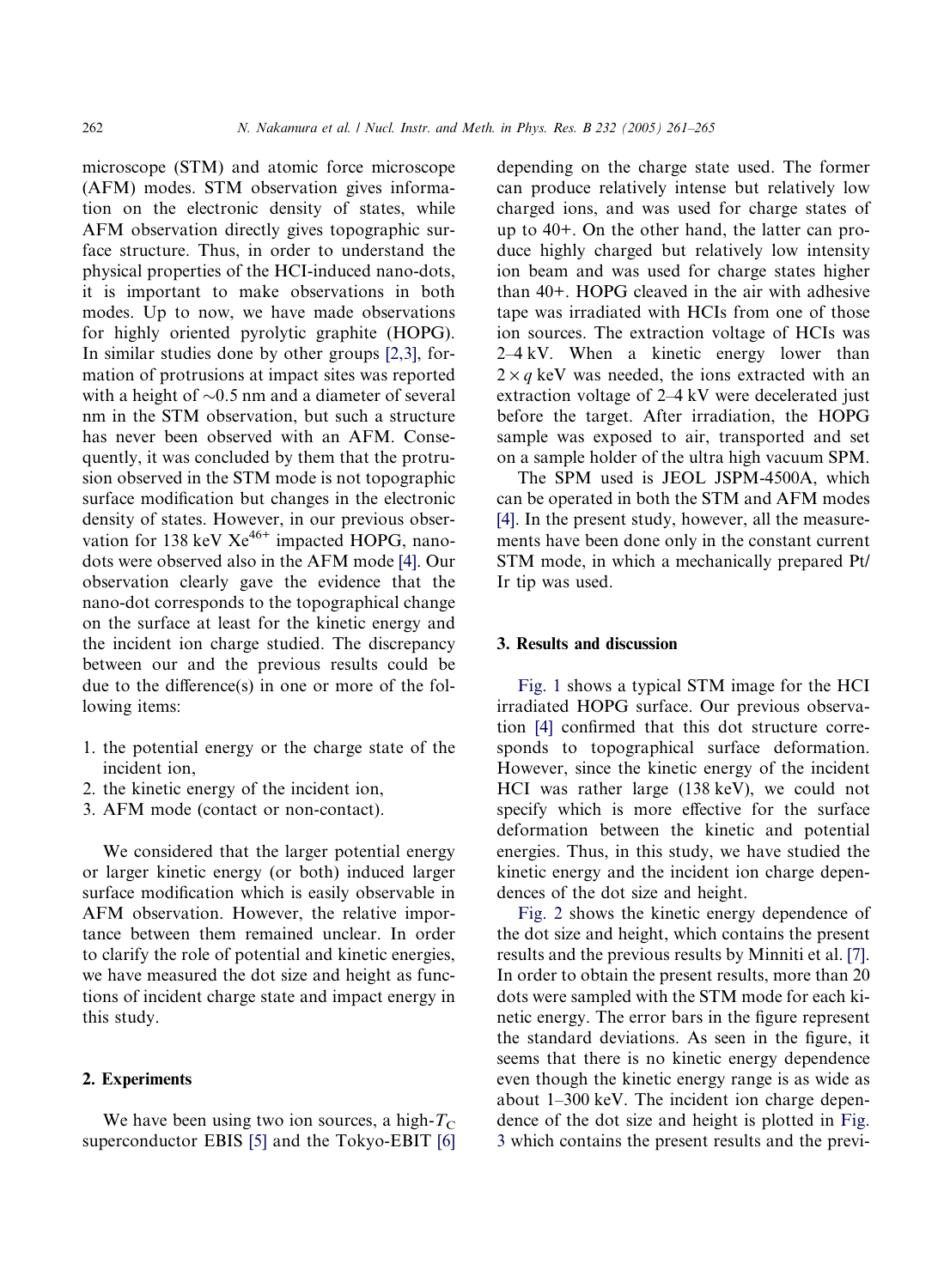<span id="page-2-0"></span>

Fig. 1. A typical STM image of the HCI impacted site on HOPG, which was obtained for 138 keV  $Xe^{46+}$  incident ion.

ous results by several groups [\[7,2,8\].](#page-3-0) Although the height seems to be less sensitive to the charge, the dot size shows strong charge dependence as seen in the figure. Consequently, it should be concluded that the potential energy or the incident ion charge has more direct and strong influence on the nanodot formation rather than the kinetic energy at least for the kinetic energy range studied.

Up to now, a number of observations have been made for ion-induced defects on HOPG, and several mechanisms for the production of the defects have been proposed [\[2,7–11\]](#page-3-0). From our previous observation [\[4\]](#page-3-0), we found that the protrusions observed with an STM correspond to topographical modification at least for the case where ions with very high charge states such as 46+ are used. For the cause of such surface deformation, it was found from the present results that the simple collision cascade does not play an important role because the height and size of the dot do not show significant impact energy dependence. Thus, it can be concluded that the nano-dots were produced by electronic interactions between incident HCIs and HOPG. Up to now, several electronic processes have been proposed (for example, see [\[7\]](#page-3-0) and references therein). However, unfortu-



Fig. 2. The kinetic energy dependence of (a) dot size and (b) dot height for  $Xe^{23+}$  incident ion. The error bars represent the standard deviations.

nately, we can not pick one out of them only from the present results.

As well as HOPG, mica has also been well investigated with an SPM up to now. In the previous measurements [\[12,13\],](#page-4-0) protrusion-like dots were observed also on a mica surface. According to their observations, the dot size and height on mica show similar behaviour as those on HOPG, i.e. the dot size is insensitive to the kinetic energy but shows strong dependence on the incident ion charge, and the dot height is less sensitive to both the kinetic energy and the incident ion charge. These similarities are very interesting because it is considered that the surface modification mechanism should be essentially different between these materials due to the difference in the physical properties such as conductivity. The similarity in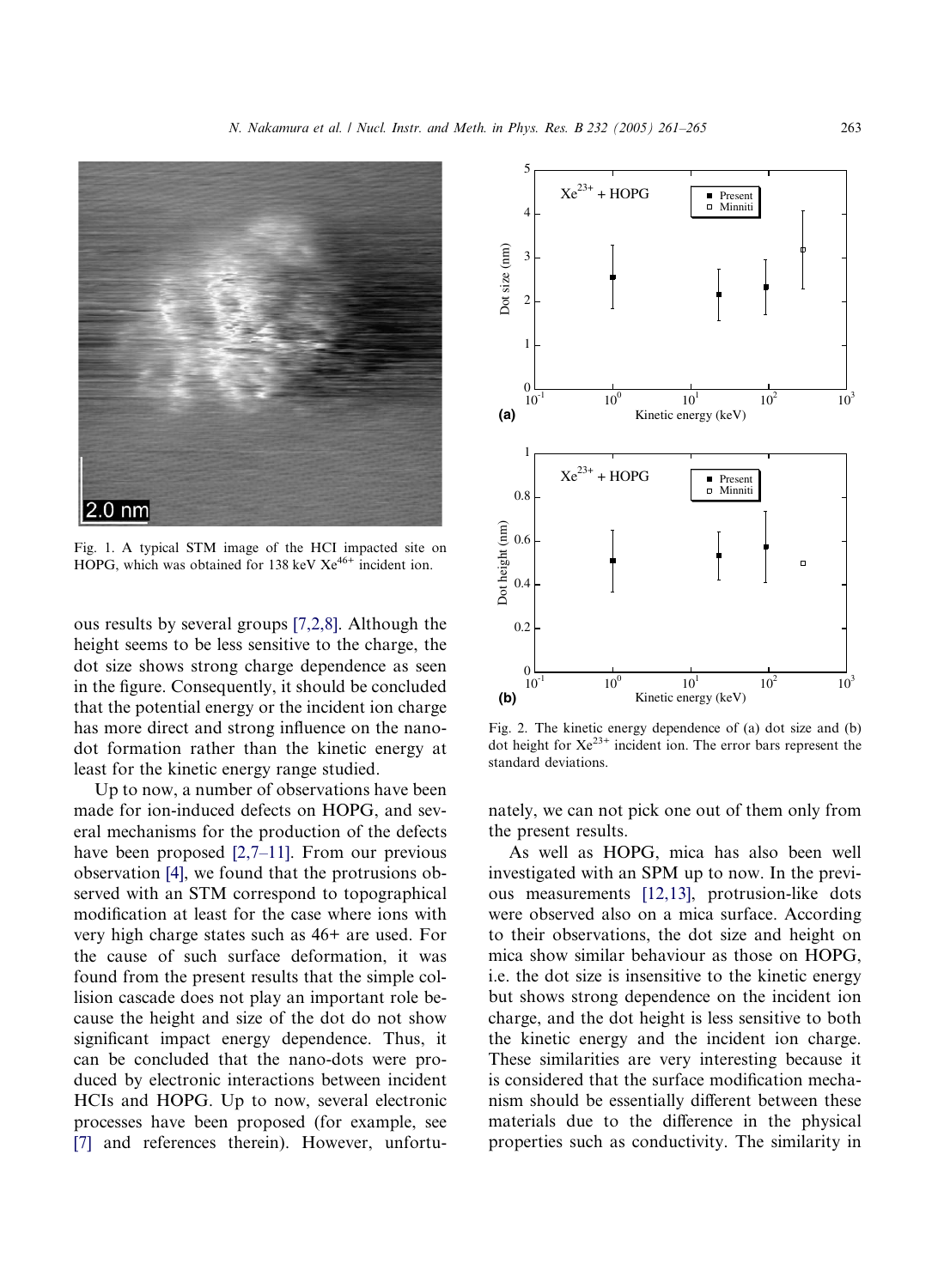<span id="page-3-0"></span>

Fig. 3. The incident ion charge dependence of (a) dot size and (b) dot height. For  $q < 10$ , the incident ions are Ar, while for  $q > 10$  the incident ions are Xe. Although the kinetic energies of the incident ions are not the same, it can be considered that the dot size and height are insensitive to the kinetic energy (see text and [Fig. 2](#page-2-0)). The error bars represent the standard deviations only for the present result.

a layered structure may have something to do with the similarities in the kinetic energy and incident charge dependences.

For further understanding, systematic studies are still ongoing for the kinematic energy and incident ion charge dependences of the dot size with both STM and AFM. In addition, it will be important to investigate targets with various conductivity and various structures. Although HOPG and mica surfaces are stable even in the air atmosphere, material surfaces are not stable in general so that the sample should be handled only in the ultra high vacuum. Consequently, we have built a system for in situ observation by connecting the compact HCI source, high- $T_{\rm C}$  EBIS, and the SPM. This in situ system allows us to study target dependence. We expect that these studies will clarify the surface modification mechanism.

## Acknowledgement

This work was supported by Special Research Projects for Basic Science of RIKEN, and partially supported by the CREST program, ''Creation of Ultrafast, Ultralow Power, Super-performance Nanodevices and Systems'' in the Japan Science and Technology Agency.

## References

- [1] F.J. Currell (Ed.), The Physics of Multiply and Highly Charged Ions, Vol. 2, Kluwer Academic Publishers Group, 2003.
- [2] K. Mochiji, S. Yamamoto, H. Shimizu, S. Ohtani, T. Seguchi, N. Kobayashi, Scanning tunneling microscopy and atomic force microscopy study of graphite defects produced by bombarding with highly charged ions, J. Appl. Phys. 82 (1997) 6037.
- [3] I. Gebeshuber, S. Cernusca, F. Aumayr, H. Winter, Nanoscopic surface modification by slow ion bombardment, Int. J. Mass Spectrometry 229 (2003) 27.
- [4] M. Terada, N. Nakamura, Y. Nakai, Y. Kanai, S. Ohtani, K. Komaki, Y. Yamazaki, Observation of an HCI-induced nano-dot on an HOPG surface with STM and AFM, Nucl. Instr. and Meth. B, in press, [doi:10.1016/j.nimb.2005.](http://dx.doi.org/10.1016/j.nimb.2005.03.223) [03.223.](http://dx.doi.org/10.1016/j.nimb.2005.03.223)
- [5] N. Nakamura, A. Endo, Y. Nakai, Y. Kanai, K. Komaki, Y. Yamazaki, Compact electron beam ion source with high- $T_c$  bulk superconductors, Rev. Sci. Instr. 75 (2004) 3034.
- [6] N. Nakamura, J. Asada, F.J. Currell, T. Fukami, K. Motohashi, T. Nagata, E. Nojikawa, S. Ohtani, K. Okazaki, M. Sakurai, H. Shiraishi, S. Tsurubuchi, H. Watanabe, An overview of the Tokyo electron beam ion trap, Phys. Scr. T 73 (1997) 362.
- [7] R. Minniti, L.P. Ratliff, J. Gillaspy, In-situ observation of surface modification induced by highly charged ion bombardment, Phys. Scr. T 92 (2001) 22.
- [8] G. Hayderer, S. Cernusca, M. Schmid, P. Varga, H. Winter, F. Aumayr, STM studies of HCI-induced surface damage on highly oriented pyrolytic graphite, Phys. Scr. T 92 (2001) 156.
- [9] B. An, S. Fukuyama, K. Yokogawa, M. Yoshimura, Surface structure on  $Ar^+$ -ion irradiated graphite by scanning probe microscopy, Jpn. J. Appl. Phys. 39 (2000) 3732.